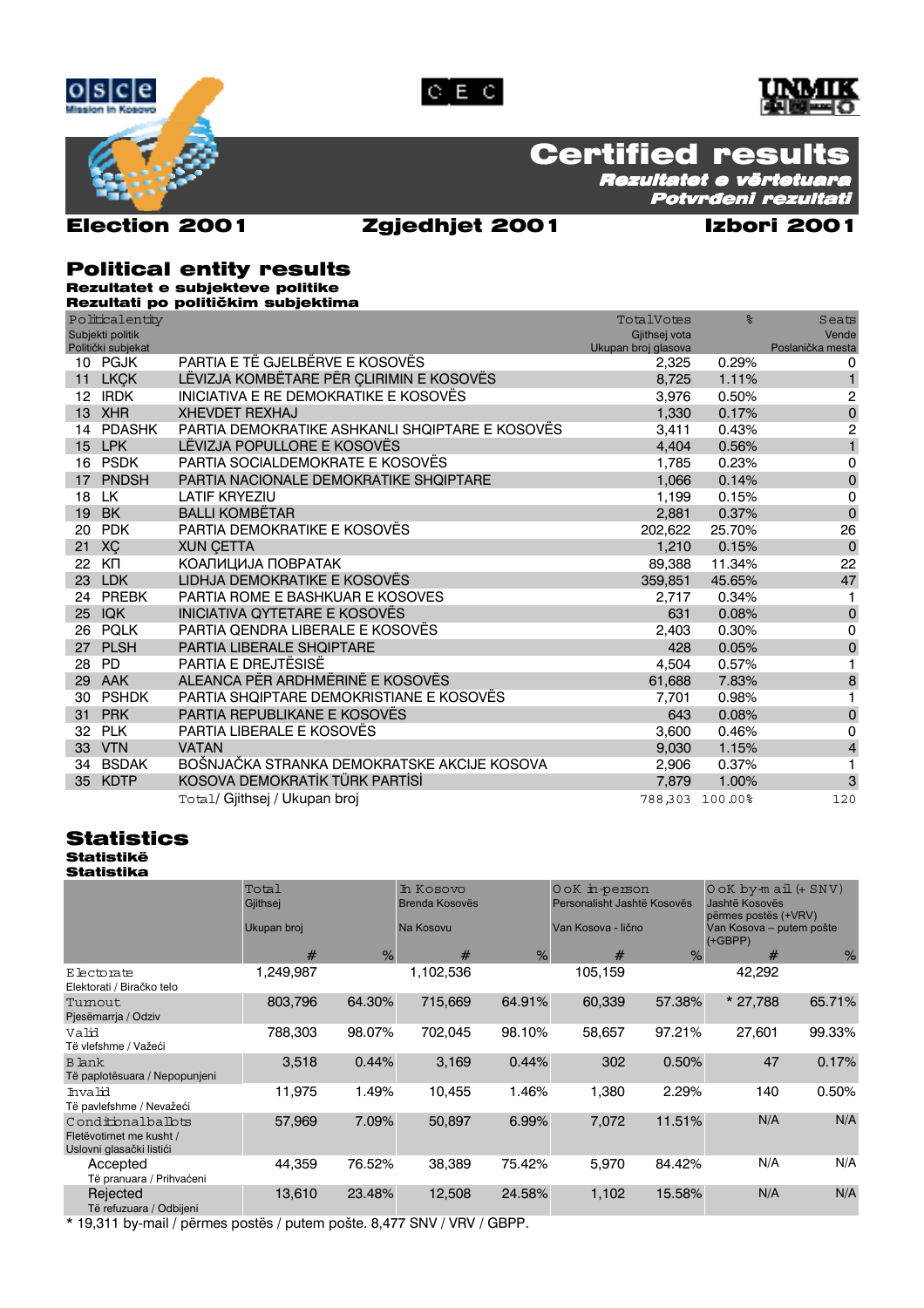





# Elected Candidates

Kandidatët e Zgjedhur Izabrani Kandidati

## Election 2001 Zgjedhjet 2001 Izbori 2001

| <b>11. LKÇK</b>                   | LÊVIZJA KOMBÊTARE PÊR ÇLIRIMIN E KOSOVËS<br>National Movement for Liberation of Kosovo | 23. LDK         | LIDHJA DEMOKRATIKE E KOSOVËS<br><b>Democratic League of Kosovo</b>          |
|-----------------------------------|----------------------------------------------------------------------------------------|-----------------|-----------------------------------------------------------------------------|
|                                   | <b>FATMIR HUMOLLI*</b><br>1.                                                           |                 | <b>IBRAHIM RUGOVA</b><br>1.                                                 |
|                                   |                                                                                        |                 | 2.<br>KOLË BERISHA                                                          |
| <b>12. IRDK</b>                   | INICIATIVA E RE DEMOKRATIKE E KOSOVËS                                                  |                 | 3.<br><b>NEKIBE KELMENDI</b>                                                |
|                                   | New Initiative for a Democratic Kosovo                                                 |                 | 4.<br>NEXHAT DACI *                                                         |
|                                   | <b>BISLIM HOTI *</b><br>1.<br>2.<br><b>XHEVDET NEZIRAJ</b>                             |                 | 5.<br>SABRI HAMITI<br>6.<br>EDI SHUKRIU                                     |
|                                   |                                                                                        |                 | 7.<br><b>FATMIR SEJDIU</b>                                                  |
| <b>14. PDASHK</b>                 | PARTIA DEMOKRATIKE ASHKANLI SHQIPTARE E KOSOVËS                                        |                 | 8.<br><b>NAIM JERLIU</b>                                                    |
|                                   | Ashkali Albanian Democratic Party                                                      |                 | FETIJE KËPUSKA<br>9.                                                        |
|                                   | SABIT RRAHMONI *<br>1.                                                                 |                 | 10. BEHXHET BRAJSHORI                                                       |
|                                   | 2.<br><b>FAIK MAROLLI*</b>                                                             |                 | 11. YMER MUHAXHERI                                                          |
| <b>15. LPK</b>                    | LÊVIZJA POPULLORE E KOSOVËS                                                            |                 | 12. SANIJE ALIAJ *<br>13. FADIL GECI *                                      |
|                                   | People's Movement of Kosovo                                                            |                 | 14. AQIF SHEHU *                                                            |
|                                   | BEDRUSH COLLAKU *<br>1.                                                                |                 | 15. EDITA TAHIRI                                                            |
|                                   |                                                                                        |                 | 16. FADIL KRYEZIU                                                           |
| <b>20. PDK</b>                    | <b>PARTIA DEMOKRATIKE E KOSOVËS</b>                                                    |                 | 17. ALUSH GASHI                                                             |
|                                   | <b>Democratic Party of Kosovo</b><br><b>HASHIM THACI</b><br>1.                         |                 | 18. MELIHATE TËRMKOLLI<br>19. FATMIR REXHEPI *                              |
|                                   | 2.<br><b>ARSIM BAJRAMI</b>                                                             |                 | 20. NIMON ALIMUSAJ                                                          |
|                                   | 3.<br><b>FLORA BROVINA</b>                                                             |                 | 21. SOFIJE HARGJI                                                           |
|                                   | 4.<br><b>HAJREDIN KUQI</b>                                                             |                 | 22. AGIM KRASNIQI                                                           |
|                                   | 5.<br><b>JAKUP KRASNIQI</b><br>6.<br><b>DRITA STATOVCI</b>                             |                 | 23. RAMADAN KELMENDI*<br>24. NAFIJE BERISHA                                 |
|                                   | 7.<br><b>FATMIR LIMAJ *</b>                                                            |                 | 25. ALI SADRIU                                                              |
|                                   | 8.<br><b>ALI JAKUPI</b>                                                                |                 | 26. HAKI SHATRI                                                             |
|                                   | 9.<br>TEUTË HADRI                                                                      |                 | 27. SAMIJE ZEQIRAJ                                                          |
|                                   | 10. BAJRAM REXHEPI *                                                                   |                 | 28. IBUSH JONUZI                                                            |
|                                   | 11. ISMAJL KURTESHI *<br>12. NERXHIVANE DAUTI                                          |                 | 29. SADUDIN BERISHA<br>30. REMZIJE NIMANI                                   |
|                                   | SEJDULLAH HOXHA<br>13.                                                                 |                 | 31. UKË BYTYÇI*                                                             |
|                                   | 14. BAJRUSH XHEMAILI                                                                   |                 | 32. LULZIM ZENELI                                                           |
|                                   | 15. SALA AHMETAJ *                                                                     |                 | 33. MEVLYDE SARAÇI *                                                        |
|                                   | 16. HYDAJET HYSENI-KALOSHI                                                             |                 | 34. JUSUF SUTAJ *                                                           |
|                                   | 17. SHEFKI SEJDIU<br><b>EXHLALE SALIHU</b><br>18.                                      |                 | 35. GANI PREKOPUCA<br>36. GJULSHEN BERISHA                                  |
|                                   | 19. EMIN KRASNIQI *                                                                    |                 | 37. SMAJL HAJDARAJ *                                                        |
|                                   | 20. XHAVIT HALITI                                                                      |                 | 38. ILMI AHMETI                                                             |
|                                   | 21. HATIXHE HOXHA                                                                      |                 | 39.<br><b>BESA GAXHERI</b>                                                  |
|                                   | 22. BERAT LUZHA                                                                        |                 | 40. TOMË HAJDARAJ                                                           |
|                                   | 23. GANI KOCI<br>24.<br>SABILE BASHA                                                   |                 | 41. MEHMET NEZIRI<br>42. ZYHRIE MALOKU                                      |
|                                   | 25.<br>LIRAK ÇELAJ                                                                     |                 | 43. HALIL AHMETI                                                            |
|                                   | 26. DRITON LAJÇI                                                                       |                 | 44. SABIT RRUSTEMI                                                          |
|                                   |                                                                                        |                 | 45. NURISHAHE HULAJ                                                         |
| 22. KN                            | КОАЛИЦИЈА ПОВРАТАК                                                                     |                 | 46.<br><b>ESAD DAUTI</b>                                                    |
|                                   | <b>Coalition Return</b><br>1.<br><b>GOJKO SAVIC</b>                                    |                 | 47. BLERIM BARUTI *                                                         |
|                                   | <b>GORAN LAZOVIC</b><br>2.                                                             | 24. PREBK       | PARTIA ROME E BASHKUAR E KOSOVES                                            |
|                                   | 3.<br>SMILJKA MILISAVLJEVIĆ                                                            |                 | The United Roma Party of Kosovo                                             |
|                                   | MOMĈILO SAVIĈ<br>4.                                                                    |                 | ZYLFI MERXHA<br>1.                                                          |
|                                   | 5.<br>NENAD RADOSAVLJEVIĆ *                                                            | 28. PD          | <b>PARTIA E DREJTËSISË</b>                                                  |
|                                   | 6.<br>LJILJANA KENIC<br>PETAR RADOSAVLJEVIĆ *<br>7.                                    |                 | <b>Justice Party</b>                                                        |
|                                   | 8.<br>RADA TRAJKOVIĆ                                                                   |                 | SYLEJMAN ÇERKEZI<br>1.                                                      |
|                                   | MILOVAN JOVANOVIC<br>9.                                                                |                 |                                                                             |
|                                   | 10.<br>STOJANKA PETKOVIĆ                                                               | <b>29. AAK</b>  | ALEANCA PËR ARDHMËRINË E KOSOVËS                                            |
|                                   | SOKOL ĐORĐEVIČ<br>11.<br>BOGOLJUB MILOŠEVIĆ                                            |                 | <b>Alliance for the Future of Kosovo</b><br>RAMUSH HARADINAJ                |
|                                   | 12.<br>13. SLOBODAN BJELIĆ                                                             |                 | 1.<br><b>BAJRAM KOSUMI</b><br>2.                                            |
|                                   | 14. OLIVER IVANOVIC                                                                    |                 | <b>ZYLFIE HUNDOZI</b><br>3.                                                 |
|                                   | 15. CVETA VUJACIĆ                                                                      |                 | MUHAMET KELMENDI<br>4.                                                      |
|                                   | 16. – RANDJEL NOJKIĆ                                                                   |                 | BUJAR DUGOLLI<br>b.                                                         |
|                                   | 17. DEJAN MITIC<br>18. IVANA MARKOVIĆ                                                  |                 | SEBAHATE KRASNIQI-GRAJCEVCI<br>6.<br><b>NAIM MALOKU</b><br>7.               |
|                                   | 19. SVETOMIR SAMARDŽIĆ                                                                 |                 | <b>MAHMUT BAKALLI</b><br>8.                                                 |
|                                   | 20. LJUBOMIR STANOJKOVIĆ                                                               |                 |                                                                             |
|                                   | 21. VESNA JOVANOVIĆ                                                                    | 30. PSHDK       | PARTIA SHQIPTARE DEMOKRISTIANE E KOSOVËS                                    |
|                                   | 22. DRAGIŠA KRSTOVIĆ                                                                   |                 | <b>Christian Democratic Party of Kosovo</b>                                 |
|                                   |                                                                                        |                 | <b>MARK KRASNIQI</b><br>1.                                                  |
|                                   |                                                                                        | 33. VTN         | <b>VATAN</b>                                                                |
|                                   |                                                                                        |                 | 1. ZEHRA ELEZI                                                              |
|                                   |                                                                                        |                 | DŽEZAIR MURATI<br>2.                                                        |
|                                   |                                                                                        |                 | 3. RUSTEM IBIŠI *                                                           |
|                                   |                                                                                        |                 | <b>NUMAN BALIC</b><br>4.                                                    |
|                                   |                                                                                        | 34. BSDAK       | BOŠNJAČKA STRANKA DEMOKRATSKE AKCIJE KOSOVA                                 |
|                                   |                                                                                        |                 | <b>Bosniac Party of Democratic Action of Kosovo</b>                         |
|                                   |                                                                                        |                 | 1. HILMO KANDIĆ *                                                           |
|                                   |                                                                                        |                 |                                                                             |
| * Candidate has dual mandate      |                                                                                        | <b>34. KDTP</b> | KOSOVA DEMOKRATİK TÜRK PARTİSİ<br><b>Turkish Democratic Party of Kosovo</b> |
| * Kandidati ka mandat të dyfishtë |                                                                                        |                 | MAHÎR YAĞCILAR<br>1.                                                        |
| * Kandidat ima dvojni mandat      |                                                                                        |                 | <b>GANÎ SADIK</b><br>2.                                                     |
|                                   |                                                                                        |                 | 3. NAFIYE GAŞ                                                               |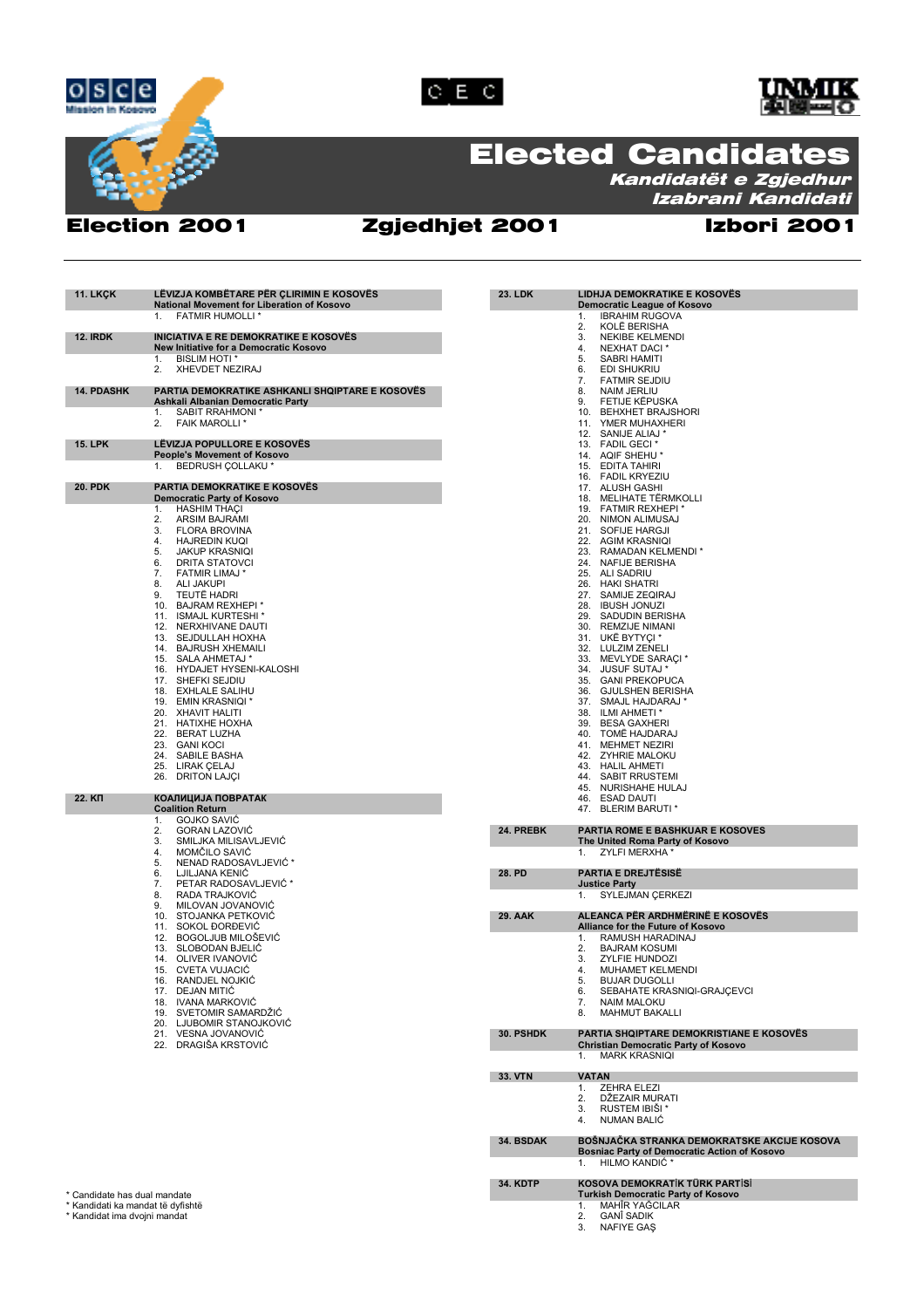





## **Saint Lague Seat Allocation table**

Tabela e ndarjes së vendeve sipas formulës Saint Lague Saint Lague tabela za dodelu poslaničkih mesta

## Election 2001 Zgjedhjet 2001 Izbori 2001

| Divisor                                                                                                   |            |                 |            |             |              |               |                 |            |               |              |                                                             |                         |                 |                      |                                    |          |            |          |            |                                |              |                |            |                                |            |              |
|-----------------------------------------------------------------------------------------------------------|------------|-----------------|------------|-------------|--------------|---------------|-----------------|------------|---------------|--------------|-------------------------------------------------------------|-------------------------|-----------------|----------------------|------------------------------------|----------|------------|----------|------------|--------------------------------|--------------|----------------|------------|--------------------------------|------------|--------------|
| Pjes-<br>tuesi                                                                                            | Pevk       | <b>11-1-4GX</b> | 12.1RDK    | 13- travdet | AA. POASHK   |               | <b>16. PSOX</b> | IT PNDSY   | 18. 4 Marie & |              |                                                             |                         |                 | $\mathcal{P}_{\phi}$ | 24. PAEEBY                         |          | 26. Paux   | 27. PLSX |            | AAX                            | 30. Pastot   |                |            | 74                             | 34.850AX   | 35- KOTP     |
| Delilac Q.                                                                                                |            |                 |            |             |              | <b>15.184</b> |                 |            |               | <b>19.84</b> | 20.POK                                                      | 21. Tun <sub>gste</sub> | 22.45           | $n^2$                |                                    | 25.10t   |            |          | ୰<br>^৳    | ^ু                             |              | 31- PRK        | 32. PLY    | $a_2^2$                        |            |              |
|                                                                                                           | 2,325      | 8,725           | 3,976      | 1,330       | <u>3,411</u> | 4,404         | 1,785           | 1,066      | 1,199         | 2,881        | 202,622                                                     | 1,210                   | 89,388          | 359,851              | 2,717                              | 631      | 2,403      | 428      | 4,504      | 61,688                         | 7,701        | 643            | 3,600      | 9,030                          | 2,906      | 7,879        |
|                                                                                                           | 775        | 2,908           | 1,325      |             | 1,137        | 1,468         | 595             | 355        |               | 960          | 67,541                                                      |                         | 29,796          | 119,950              | 906                                | 210      | 801        | 143      | 1,501      | 20,563                         | 2,567        | 214            | 1,200      | 3,010                          | 969        | 2,626        |
|                                                                                                           | 465        | 1,745           | 795        |             | 682          | 881           | 357             | 213        |               | 576          | 40,524                                                      |                         | 17,878          | 71,970               | 543                                | 126      | 481        | 86       | 901        | 12,338                         | 1,540        | 129            | 720        | 1,806                          | 581        | 1,576        |
|                                                                                                           | 332<br>258 | 1,246<br>969    | 568<br>442 |             | 487<br>379   | 629<br>489    | 255<br>198      | 152<br>118 |               | 412<br>320   | 28,946<br>22,514                                            |                         | 12,770<br>9,932 | 51,407<br>39,983     | 388<br>302                         | 90<br>70 | 343<br>267 | 61<br>48 | 643<br>500 | 8,813<br>6,854                 | 1,100<br>856 | 92<br>71       | 514<br>400 | 11290<br>1,003                 | 415<br>323 | 1,126<br>875 |
| -11                                                                                                       | 211        | 793             | 361        |             | 310          | 400           | 162             | 97         |               | 262          | 18,420                                                      |                         | 8,126           | 32,714               | 247                                | 57       | 218        | 39       | 409        | 5,608                          | 700          | 58             | 327        | 821                            | 264        | 716          |
| 13                                                                                                        | 179        | 671             | 306        |             | 262          | 339           | 137             | 82         |               | 222          | 15,586                                                      |                         | 6,876           | 27,681               | 209                                | 49       | 185        | 33       | 346        | 4,745                          | 592          | 49             | 277        | 695                            | 224        | 606          |
| 15                                                                                                        | 155        | 582             | 265        |             | 227          | 294           | 119             | 71         |               | 192          | 13,508                                                      |                         | 5,959           | 23,990               | 181                                | 42       | 160        | 29       | 300        | 4,113                          | 513          | 43             | 240        | 602                            | 194        | 525          |
| 17                                                                                                        | 137        | 513             | 234        |             | 201          | 259           | 105             | 63         |               | 169          | 11,919                                                      |                         | 5,258           | 21,168               | 160                                | 37       | 141        | 25       | 265        | 3,629                          | 453          | 38             | 212        | 531                            | 171        | 463          |
| 19<br>21                                                                                                  | 122<br>111 | 459<br>415      | 209<br>189 |             | 180<br>162   | 232<br>210    | 94<br>85        | 56<br>51   |               | 152<br>137   | 10,664<br>9,649                                             |                         | 4,705<br>4,257  | 18,940<br>17,136     | 143<br>129                         | 33<br>30 | 126<br>114 | 23<br>20 | 237<br>214 | 3,247<br>2,938                 | 405<br>367   | 34<br>31       | 189<br>171 | 475<br>430                     | 153<br>138 |              |
| 23                                                                                                        | 101        | 379             | 173        |             | 148          | 191           | 78              | 46         |               | 125          | 8,810                                                       |                         | 3,886           | 15,646               | 118                                | 27       | 104        | 19       | 196        | 2,682                          | 335          | 28             | 157        | 393                            | 126        |              |
| 25                                                                                                        | 93         | 349             | 159        |             | 136          | 176           | 71              | 43         |               | 115          | 8,105                                                       |                         | 3,576           | 14,394               |                                    |          | 96         | 17       | 180        | 2,468                          | 308          | 26             | 144        | 361                            | 116        |              |
| 27                                                                                                        | 86         | 323             | 147        |             | 126          | 163           | 66              | 39         |               | 107          | 7,505                                                       |                         | 3,311           | 13,328               |                                    |          | 89         | 16       | 167        | 2,285                          | 285          | 24             | 133        | 334                            | 108        |              |
| 29                                                                                                        | 80         | 301             | 137        |             | 118          | 152           | 62              | 37         |               | 99           | 6,987                                                       |                         | 3,082           | 12,409               |                                    |          | 83         | 15       | 155        | 2,127                          | 266          | 22             | 124        | 311                            | 100        |              |
| 31<br>33                                                                                                  | 75<br>70   | 281<br>264      | 128<br>120 |             | 110<br>103   | 142<br>133    | 58<br>54        | 34<br>32   |               | 93<br>87     | 6,536                                                       |                         | 2,883<br>2,709  | 11,608<br>10,905     |                                    |          | 78<br>73   | 14<br>13 | 145<br>136 | 1,990                          | 248<br>233   | 21<br>19       | 116<br>109 | 291<br>274                     | 94<br>88   |              |
| 35                                                                                                        | 66         | 249             | 114        |             | 97           | 126           | 51              | 30         |               | 82           | 6,140<br>5,789                                              |                         | 2,554           | 10,281               |                                    |          | 69         | 12       | 129        | 1,869<br>1,763                 | 220          | 18             | 103        | 258                            | 83         |              |
| 37                                                                                                        | 63         | 236             | 107        |             | 92           | 119           | 48              | 29         |               | 78           | 5,476                                                       |                         | 2,416           | 9,726                |                                    |          | 65         | 12       | 122        | 1,667                          | 208          | 17             | 97         | 244                            | 79         |              |
| 39                                                                                                        | 60         | 224             | 102        |             |              | 113           | 46              | 27         |               | 74           | 5,195                                                       |                         | 2,292           | 9,227                |                                    |          | 62         | 11       | 115        | 1,582                          | 197          | 16             | 92         | 232                            | 75         |              |
| 41                                                                                                        | 57         | 213             | 97         |             |              | 107           | 44              | 26         |               | 70           | 4,942                                                       |                         | 2,180           | 8,777                |                                    |          | 59         |          | 110        | 1,505                          | 188          | 16             | 88         |                                | 71         |              |
| 43                                                                                                        | 54         | 203             | 92<br>88   |             |              | 102           | 42              | 25<br>24   |               | 67<br>64     | 4,712                                                       |                         | 2,079           | 8,369                |                                    |          | 56         |          | 105        | 1,435                          | 179          | 15             | 84<br>80   |                                | 68<br>65   |              |
| 45<br>47                                                                                                  | 52<br>49   | 194<br>186      | 85         |             |              | 98<br>94      | 40<br>38        | 23         |               | 61           | 4,503<br>4,311                                              |                         | 1,986<br>1,902  | 7,997<br>7,656       |                                    |          | 53<br>51   |          | 100<br>96  | 1,371<br>1,313                 | 171<br>164   | 14<br>14       | 77         |                                | 62         |              |
| 49                                                                                                        | 47         | 178             | 81         |             |              | 90            | 36              | 22         |               | 59           | 4,135                                                       |                         | 1,824           | 7,344                |                                    |          | 49         |          | 92         | 1,259                          | 157          | 13             | 73         |                                | 59         |              |
| 51                                                                                                        | 46         | 171             | 78         |             |              | 86            | 35              |            |               | 56           | 3,973                                                       |                         | 1,753           | 7,056                |                                    |          | 47         |          | 88         | 1,210                          | 151          | 13             | 71         |                                | 57         |              |
| 53                                                                                                        | 44         | 165             |            |             |              | 83            | 34              |            |               | 54           | 3,823                                                       |                         | 1,687           | 6,790                |                                    |          | 45         |          | 85         | 1,164                          | 145          | 12             | 68         |                                | 55         |              |
| 55                                                                                                        | 42         | 159             |            |             |              | 80            | 32              |            |               | 52           | 3,684                                                       |                         | 1,625           | 6,543                |                                    |          | 44         |          | 82         | 1,122                          | 140          | 12             | 65         |                                | 53         |              |
| 57<br>59                                                                                                  | 41<br>39   | 153<br>148      |            |             |              | 77<br>75      | 31<br>30        |            |               | 51<br>49     | 3,555<br>3,434                                              |                         | 1,568<br>1,515  | 6,313<br>6,099       |                                    |          | 42<br>41   |          | 79<br>76   | 1,082<br>1,046                 | 135<br>131   | 11<br>11       | 63<br>61   |                                | 51<br>49   |              |
| 61                                                                                                        | 38         | 143             |            |             |              | 72            | 29              |            |               | 47           | 3,322                                                       |                         | 1,465           | 5,899                |                                    |          | 39         |          | 74         | 1,011                          | 126          | 11             | 59         |                                | 48         |              |
| 63                                                                                                        | 37         | 138             |            |             |              | 70            | 28              |            |               | 46           | 3,216                                                       |                         | 1,419           | 5,712                |                                    |          | 38         |          | 71         | 979                            | 122          | 10             | 57         |                                |            |              |
| 65                                                                                                        | 36         | 134             |            |             |              | 68            | 27              |            |               | 44           | 3,117                                                       |                         | 1,375           | 5,536                |                                    |          | 37         |          | 69         | 949                            | 118          | 10             | 55         |                                |            |              |
| 67<br>69                                                                                                  | 35<br>34   | 130<br>126      |            |             |              | 66            | 27<br>26        |            |               | 43<br>42     | 3,024                                                       |                         | 1,334           | 5,371                |                                    |          | 36<br>35   |          | 67<br>65   | 921                            | 115<br>112   | 10<br>9        | 54<br>52   |                                |            |              |
| 71                                                                                                        | 33         | 123             |            |             |              | 64<br>62      | 25              |            |               | 41           | 2,937<br>2,854                                              |                         | 1,295<br>1,259  | 5,215<br>5,068       |                                    |          | 34         |          | 63         | 894<br>869                     | 108          | 9              | 51         |                                |            |              |
| 73                                                                                                        | 32         | 120             |            |             |              | 60            | 24              |            |               | 39           | 2,776                                                       |                         | 1,224           | 4,929                |                                    |          | 33         |          | 62         | 845                            | 105          | 9              | 49         |                                |            |              |
| 75                                                                                                        | 31         | 116             |            |             |              | 59            | 24              |            |               | 38           | 2,702                                                       |                         | 1,192           | 4,798                |                                    |          | 32         |          | 60         | 823                            | 103          | 9              | 48         |                                |            |              |
| 77                                                                                                        | 30         | 113             |            |             |              | 57            | 23              |            |               | 37           | 2,631                                                       |                         | 1,161           | 4,673                |                                    |          | 31         |          | 58         | 801                            | 100          | 8              | 47         |                                |            |              |
| 79                                                                                                        | 29         | 110             |            |             |              | 56            | 23              |            |               | 36           | 2,565                                                       |                         | 1,131           | 4,555                |                                    |          | 30         |          | 57         | 781                            | 97           | 8              | 46         |                                |            |              |
| 81<br>83                                                                                                  | 29<br>28   | 108<br>105      |            |             |              | 54<br>53      | 22<br>22        |            |               | 36<br>35     | 2,502<br>2,441                                              |                         | 1,104<br>1,077  | 4,443<br>4,336       |                                    |          | 30<br>29   |          | 56<br>54   | 762<br>743                     | 95<br>93     | 8<br>8         | 44<br>43   |                                |            |              |
| 85                                                                                                        | 27         | 103             |            |             |              | 52            | 21              |            |               | 34           | 2,384                                                       |                         | 1,052           | 4,234                |                                    |          | 28         |          | 53         | 726                            | 91           | 8              | 42         |                                |            |              |
| 87                                                                                                        | 27         | 100             |            |             |              | 51            | 21              |            |               | 33           | 2,329                                                       |                         | 1,027           | 4,136                |                                    |          | 28         |          | 52         | 709                            | 89           | $\overline{7}$ | 41         |                                |            |              |
| 89                                                                                                        | 26         | 98              |            |             |              | 49            | 20              |            |               | 32           | 2,277                                                       |                         | 1,004           | 4,043                |                                    |          | 27         |          | 51         | 693                            | 87           | $\overline{7}$ | 40         |                                |            |              |
| 91                                                                                                        | 26         | 96              |            |             |              | 48            | 20              |            |               | 32           | 2,227                                                       |                         | 982             | 3,954                |                                    |          | 26         |          | 49         | 678                            | 85           |                | 40         |                                |            |              |
| 93<br>95                                                                                                  | 25<br>24   | 94<br>92        |            |             |              | 47<br>46      | 19<br>19        |            |               | 31<br>30     | 2,179                                                       |                         | 961             | 3,869                |                                    |          | 26<br>25   |          | 48         | 663<br>649                     | 83           |                | 39<br>38   |                                |            |              |
|                                                                                                           |            |                 |            |             |              |               |                 |            |               |              | 2,133<br>Roma, Ashkali, Egyptean Set-Aside Seats            |                         | 941             | 3,788                | <b>Bosniak Set-Aside Seats</b>     |          |            |          |            | <b>Turkish Set-Aside Seats</b> | 81           |                |            |                                |            |              |
| Non Set-Aside Seats<br>Serbian Set-Aside Seats<br>Vendet e parezervuara<br>Vendet e rezervuara të serbëve |            |                 |            |             |              |               |                 |            |               |              | Vendet e rezervuara të romëve, ashkalinjve dhe egjiptianëve |                         |                 |                      | Vendet e rezervuara të boshjakëve. |          |            |          |            | Vendet e rezervuara të turqve  |              |                |            |                                |            |              |
|                                                                                                           |            |                 |            |             |              |               |                 |            |               |              |                                                             |                         |                 |                      |                                    |          |            |          |            |                                |              |                |            | endet e rezervuara te goraneve |            |              |

Poslanička mesta koja nisu odvojena volonije oposlanička mesta za Srbe Odvojena poslanička mesta za Rome, Aška-lije, Egipćane Odvojena poslanička mesta za Bošnjake Odvojena poslanička mesta za Turke Odvojena poslanička mes